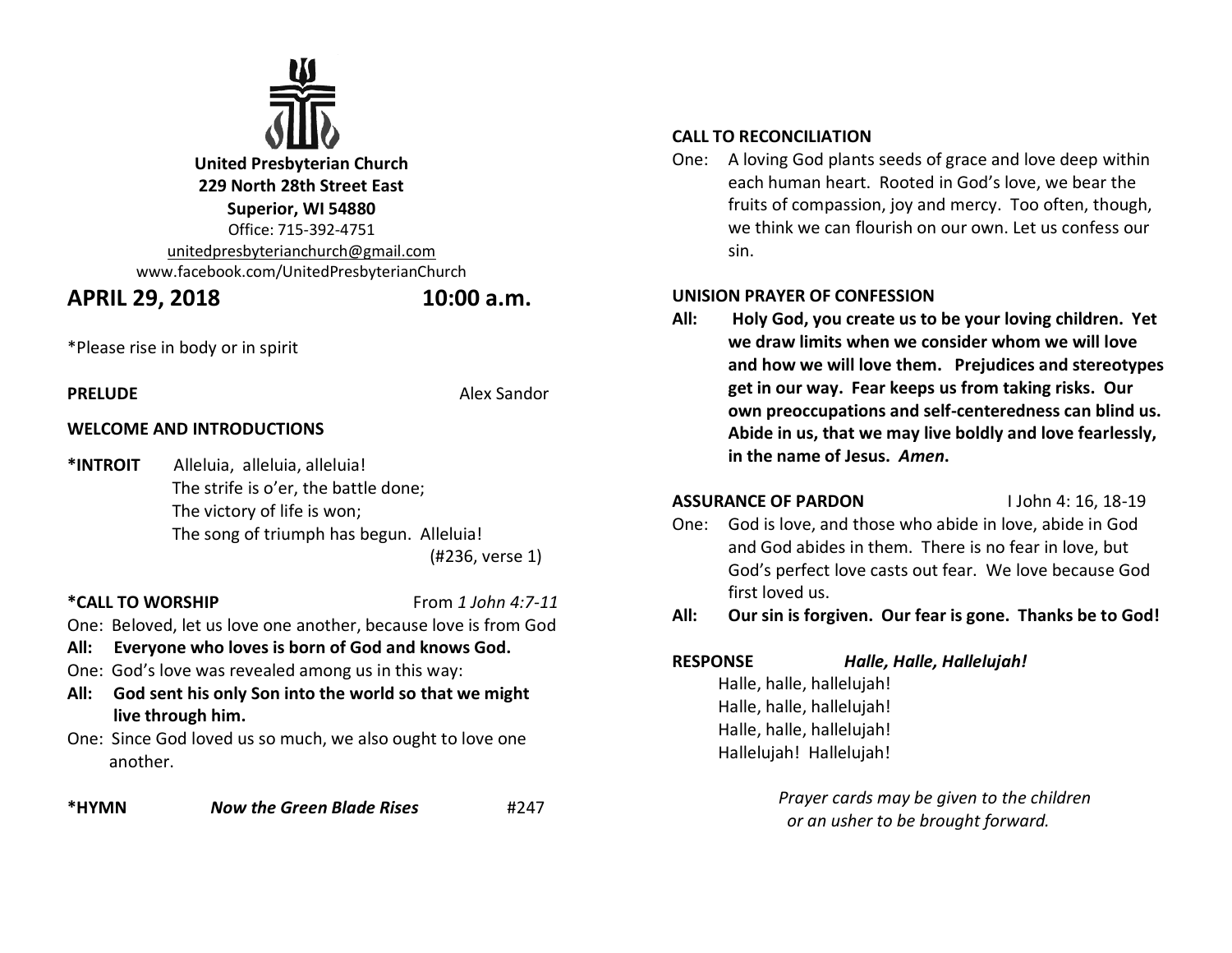| <b>TIME WITH CHILDREN</b>                                                                                                    |                                                                                                                           | Christy Willmore                                                    |                                                                         | <b>TIME FOR PRAYER</b><br><b>PRAYERS TO BE SHARED</b>                                                                                                                                                                                                                                   |                                       |      |
|------------------------------------------------------------------------------------------------------------------------------|---------------------------------------------------------------------------------------------------------------------------|---------------------------------------------------------------------|-------------------------------------------------------------------------|-----------------------------------------------------------------------------------------------------------------------------------------------------------------------------------------------------------------------------------------------------------------------------------------|---------------------------------------|------|
| <b>MUSIC WITH CHILDREN AND YOUTH</b>                                                                                         |                                                                                                                           | Led by Jackie Ranco                                                 |                                                                         | <b>SILENT PRAYER</b><br><b>PASTORAL PRAYER</b><br><b>LORD'S PRAYER</b>                                                                                                                                                                                                                  |                                       |      |
| <b>SCRIPTURE READINGS</b><br>From the Acts of the Apostles<br><b>Gospel Reading</b><br><b>Hope of Glory</b><br><b>ANTHEM</b> |                                                                                                                           | Duane Aslyn<br>Acts 8:26-40<br>John 15:1-8<br><b>Stewart Harris</b> |                                                                         | All: Our Father, who art in heaven, Hallowed be thy<br>name. Thy kingdom come. Thy will be done, on earth<br>as it is in heaven. Give us this day our daily bread, and<br>forgive us our debts as we forgive our debtors. And<br>lead us not into temptation, but deliver us from evil. |                                       |      |
| Sung by the Chancel Choir under the direction of Georgia Raun                                                                |                                                                                                                           |                                                                     | For thin is the kingdom, and the power and the glory,<br>forever. Amen. |                                                                                                                                                                                                                                                                                         |                                       |      |
| <b>SERMON</b>                                                                                                                |                                                                                                                           | Rev. Charlotte Frantz                                               |                                                                         |                                                                                                                                                                                                                                                                                         |                                       |      |
|                                                                                                                              |                                                                                                                           |                                                                     |                                                                         |                                                                                                                                                                                                                                                                                         | ANNOUNCEMENTS ABOUT OUR LIFE TOGETHER |      |
| *HYMN                                                                                                                        | There is a Place of Quiet Rest                                                                                            |                                                                     | #824                                                                    | *CLOSING HYMN                                                                                                                                                                                                                                                                           | We Are One in the Spirit              | #300 |
| <b>OFFERING</b>                                                                                                              |                                                                                                                           |                                                                     |                                                                         | *BENEDICTION                                                                                                                                                                                                                                                                            |                                       |      |
| <b>MINUTE FOR MISSION</b><br><b>OFFERTORY</b><br>*DOXOLOGY                                                                   |                                                                                                                           |                                                                     | *POSTLUDE                                                               |                                                                                                                                                                                                                                                                                         | Alex Sandor                           |      |
|                                                                                                                              | Praise God from whom all blessings flow,<br>Praise God, all creatures, here below,<br>Praise God above, ye heavenly host, |                                                                     |                                                                         |                                                                                                                                                                                                                                                                                         |                                       |      |
|                                                                                                                              | Creator, Christ and Holy Ghost. Amen.<br>(#606)                                                                           |                                                                     |                                                                         |                                                                                                                                                                                                                                                                                         |                                       |      |
| *PRAYER OF DEDICATION                                                                                                        |                                                                                                                           |                                                                     |                                                                         |                                                                                                                                                                                                                                                                                         |                                       |      |
| One:                                                                                                                         | Let us pray together.                                                                                                     |                                                                     |                                                                         |                                                                                                                                                                                                                                                                                         |                                       |      |

**All: We know, O God, that the good news of the resurrection is not to be kept a secret, hidden away as the private promise to a few. Rather, it is to be universal communication of hope and joy to all people; and to that worldwide proclamation we dedicate our gifts today.**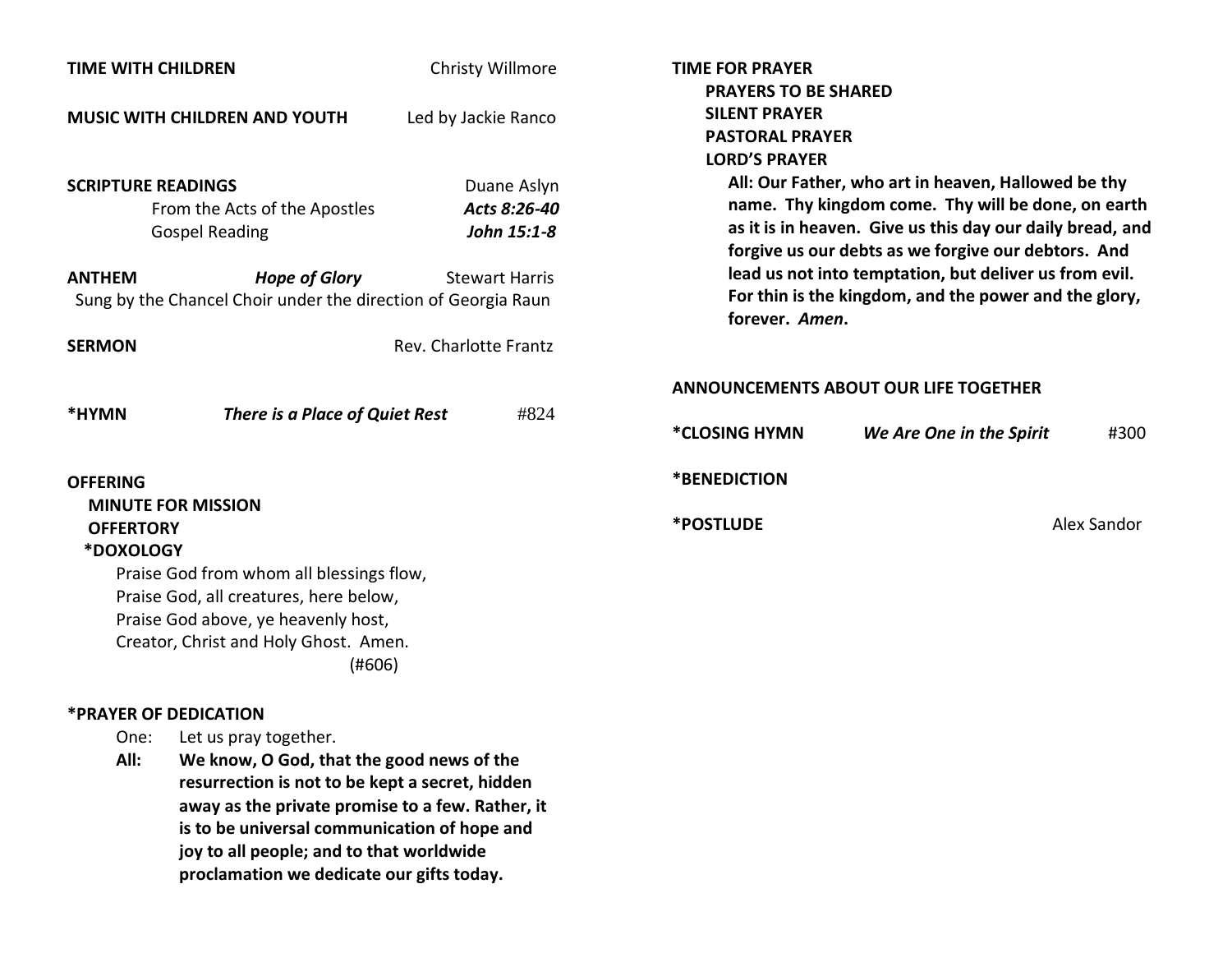#### **SCRIPTURE READING** *Acts 8:26-40*

Then an angel of the Lord said to Philip, 'Get up and go towards the south to the road that goes down from Jerusalem to Gaza.' (This is a wilderness road.) So he got up and went. Now there was an Ethiopian eunuch, a court official of the Candace, queen of the Ethiopians, in charge of her entire treasury. He had come to Jerusalem to worship and was returning home; seated in his chariot, he was reading the prophet Isaiah. Then the Spirit said to Philip, 'Go over to this chariot and join it.' So Philip ran up to it and heard him reading the prophet Isaiah. He asked, 'Do you understand what you are reading?' He replied, 'How can I, unless someone guides me?' And he invited Philip to get in and sit beside him. Now the passage of the scripture that he was reading was this:

'Like a sheep he was led to the slaughter,

and like a lamb silent before its shearer,

so he does not open his mouth.

In his humiliation justice was denied him.

Who can describe his generation?

For his life is taken away from the earth.'

The eunuch asked Philip, 'About whom, may I ask you, does the prophet say this, about himself or about someone else?' Then Philip began to speak, and starting with this scripture, he proclaimed to him the good news about Jesus. As they were going along the road, they came to some water; and the eunuch said, 'Look, here is water! What is to prevent me from being baptized?' He commanded the chariot to stop, and both of them, Philip and the eunuch, went down into the water, and Philip baptized him. When they came up out of the water, the Spirit of the Lord snatched Philip away; the eunuch saw him no more, and went on his way rejoicing. But Philip found himself at Azotus, and as he was passing through the region, he proclaimed the good news to all the towns until he came to Caesarea.

#### **GOSPEL READING J***ohn 15:1-8*

'I am the true vine, and my Father is the vine-grower. He removes every branch in me that bears no fruit. Every branch that bears fruit he prunes to make it bear more fruit. You have already been cleansed by the word that I have spoken to you. Abide in me as I abide in you. Just as the branch cannot bear fruit by itself unless it abides in the vine, neither can you unless you abide in me. I am the vine, you are the branches. Those who abide in me and I in them bear much fruit, because apart from me you can do nothing. Whoever does not abide in me is thrown away like a branch and withers; such branches are gathered, thrown into the fire, and burned. If you abide in me, and my words abide in you, ask for whatever you wish, and it will be done for you. My Father is glorified by this, that you bear much fruit and become my disciples.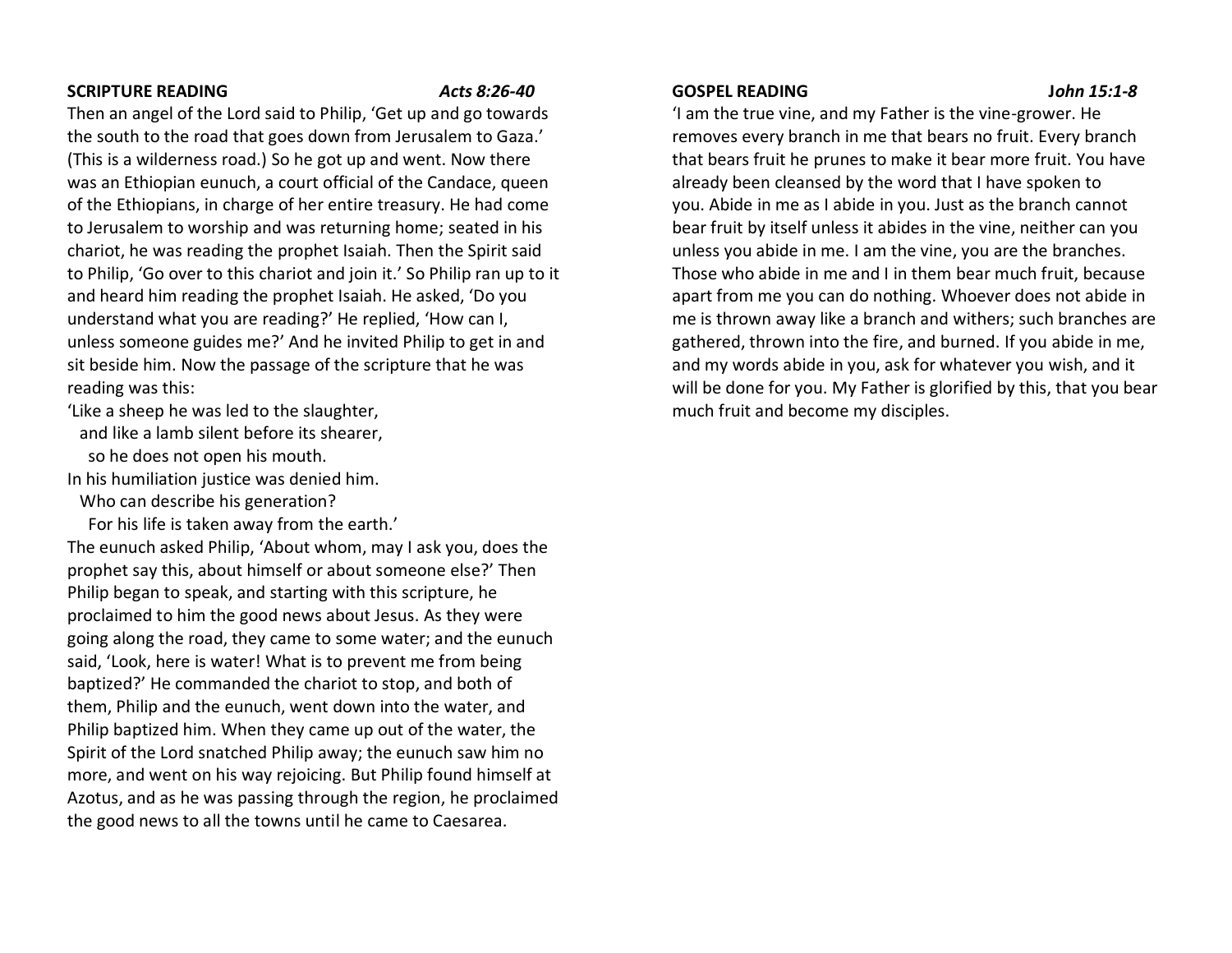## **ANNOUNCEMENTS**

### **MEETING THIS WEEK**

| <b>Presbyterian Women</b> | Wednesday, May 2 | 9:30 a.m. |
|---------------------------|------------------|-----------|
| <b>Board of Deacons</b>   | Wednesday, May 2 | 4:00 p.m. |
| <b>Quilting Group</b>     | Thursday, May 3  | 1:30 p.m. |
| <b>Men's Breakfast</b>    | Saturday, May 5  | 8:30a.m.  |

### **BOARD OF DEACONS MEETING**

During the Deacon's Meeting on Wednesday, May 2, 2018, there will be a training session for taking Communion to persons we visit. We will be using a new order of service for the giving of that Communion.

### **MEN'S BREAKFAST**

The Men's Breakfast will gather at the Superior Family Restaurant on Saturday, May 5, 2018 at 8:30 a.m. All men of the church or friends of the church are welcome.

#### **THANK YOU**

Thank you to all the gentlemen who worked on cutting carpet pieces to place in the hymnal holders on the pews to serve as book silencers.

#### **THANK YOU**

Kate Lisak would like to thank everyone who came to her Girl Scout Gold Award Celebration on Sunday, April 15, 2018. Also, thank you to everyone who asked questions and were inquisitive about, and have supported her Inclusive Care Project. Thank you to Christy Willmore for continuing the Inclusive Care Project throughout the summer.

#### **THANK YOU**

Thank you to Jan Heckman for serving as Prayer Chain Contact for Prayer Chain #1.

## **ANNOUNCEMENTS**

#### **ANNUAL SPRING GATHERING**

The annual Spring Gathering of the Presbyterian Women will be happening on Thursday, May 10, 2018 from 9:30 a.m. – 2:00 p.m. at Lakeside Presbyterian Church in Duluth, MN. See the May UPBeat for more information.

### **SENIOR CONNECTIONS**

Senior Connections will be beginning a new series of workshops entitled **Care Talks** that will be focused on helping people to better communicate with care givers or personal physicians. To register to attend contact LuAnn at 715-394-3611 or for more information go to www.seniorconectionswi.org.

#### **CLEARWATER FOREST**

REGISTER ONLINE TODAY! Registration for Summer 2018 at Clearwater Forest is well underway, and camps are filling up quickly! Look online today to discover programs for campers entering 3<sup>rd</sup> grade through recent graduates. This year's programs are built around our summer theme "Light the Fire – Changing the World with the Light of Christ." Remember to bring a friend and get a \$25 gift certificate to the camp store! For more information please visit [www.clearwaterforest.org](http://www.clearwaterforest.org/) or call 218-678-2325.